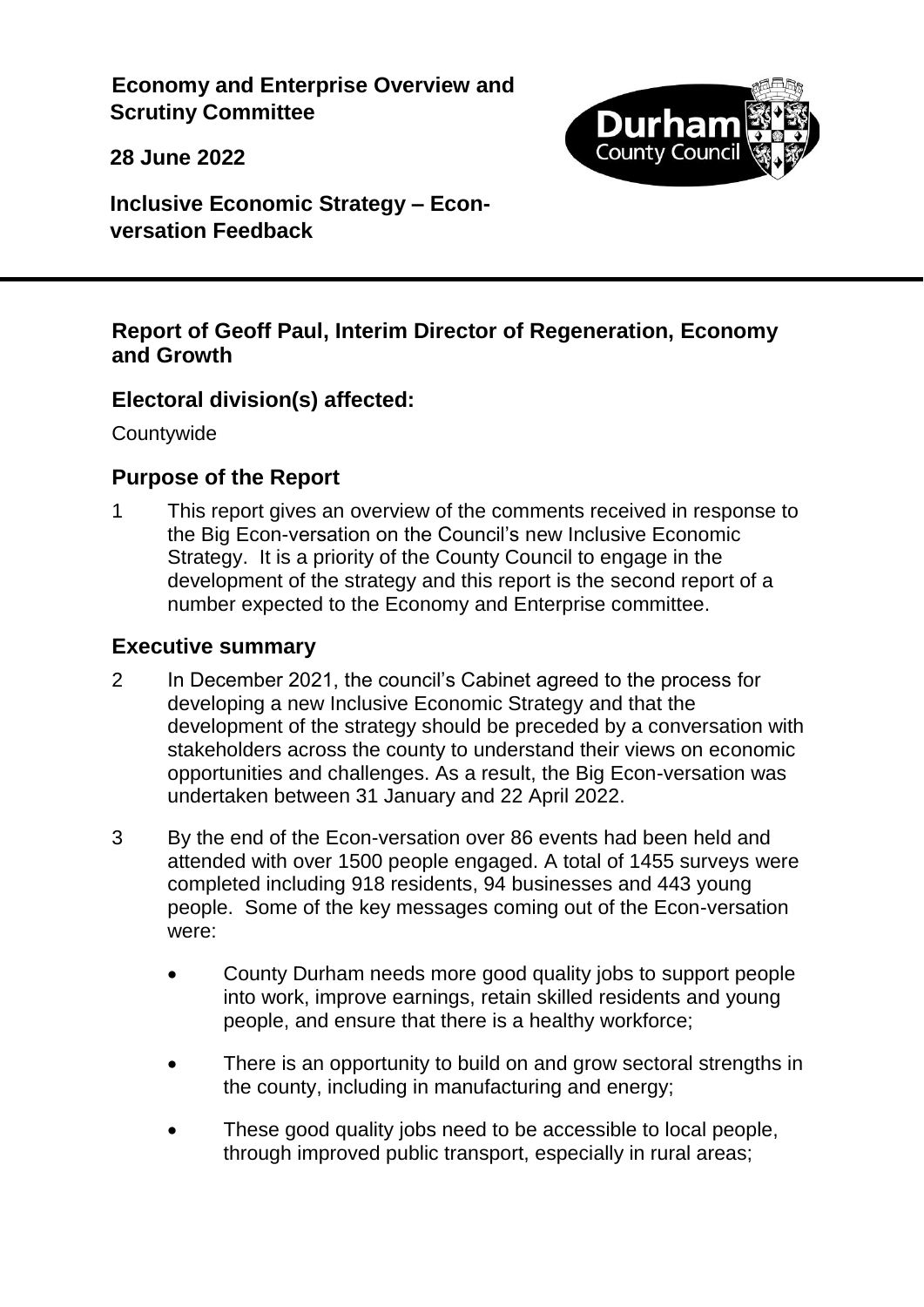- Flexible and inclusive skills provision, retraining, careers advice and work experience was identified as an area to improve and is important for young people and workers of all ages. This will also bring benefits to businesses through increased productivity and growth;
- Support is required to improve the health of residents and workers to help target the causes of poverty;
- There is a lot on offer in the county  $-$  a diverse and beautiful natural environment, culture and heritage – but more needs to be done to market and promote the county, attracting people to live, work and visit the county;
- Investment is needed county-wide, particularly in smaller towns and villages, to regenerate high streets and town centres through a more diverse offer, support local businesses, create local jobs for residents, and restore confidence and a sense of community; and
- Green economy and climate change is a priority for residents and is seen by business to be a major opportunity for growth. While residents are supportive of net zero, they want a balanced approach that protects jobs and is manageable with wider economic pressures.
- 4 Using what we have brought together from the Economic Review, the Economic Statement and the Big Econ-versation we now need to develop the priorities and actions for the Inclusive Economic Strategy. We will then test these over the summer and prepare a draft in the autumn which we will then share for further comment before the document is signed off by Cabinet.
- 5 The Inclusive Economic Strategy will be a key document to support the County's economic growth in the future.

## **Recommendation**

6 Scrutiny members are recommended to note the report and presentation and comment accordingly.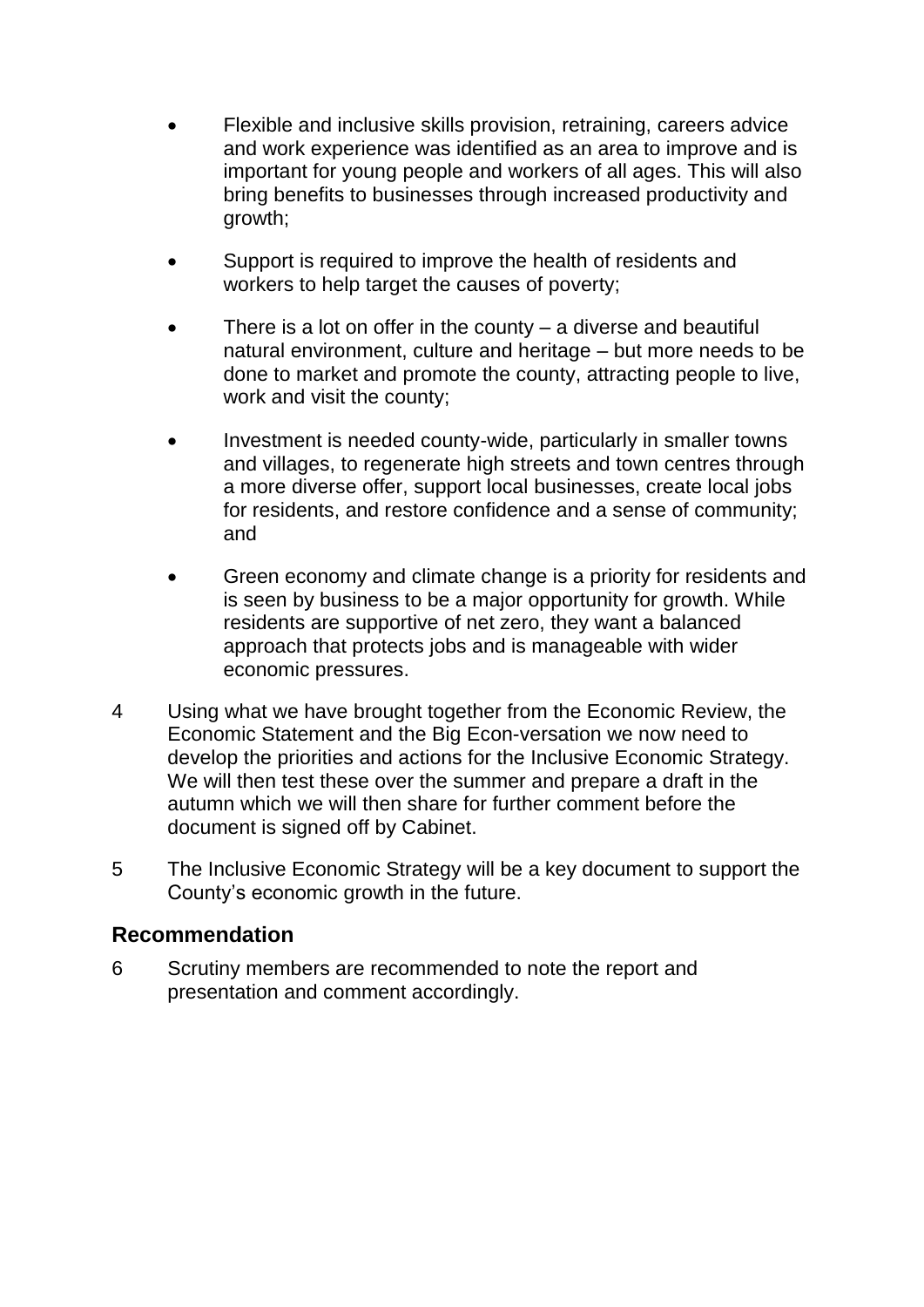# **Background**

- 7 In December 2021 the council's Cabinet agreed an approach to develop a new Inclusive Economic Strategy based on a three-stage process:
	- **Economic Review:** Core evidence base;
	- **Economic Statement:** A short document to inform the conversations on the new strategy; and
	- **Conversation and Strategy Development:** A broad conversation with stakeholders and partners which will be used to develop a draft strategy.
- 8 Cabinet agreed that the development of the strategy should be preceded by a conversation with stakeholders across the county to understand their views on economic opportunities and challenges. As a result, the Big Econ-versation was undertaken between 31 January and 22 April 2022.

# **Our Big Econ-versation**

- 9 In January, a stakeholder engagement process was launched as 'Our Big Econ-versation'. The conversation was supported by its own website which was designed to catch people's attention. Three surveys were available for businesses, residents and young people to complete. The Econ-versation was also supported by a comprehensive media campaign including social media, press releases, bus advertising, case studies of residents and businesses, County Durham News, posters, etc.
- 10 Officers are also organising several bespoke events with businesses including a Business Breakfast on 29 March 2022, presentations and workshops for the county's Business Networks, the North East England Chamber of Commerce, Registered Providers, Enterprise Agencies and the County Durham Start Up Network. Workshops were also held with the North East Local Enterprise Partnership and Durham University an discussions held with the NHS Foundation Trusts as anchor organisations.
- 11 We also worked with our communities and our members through presentations and discussion at Area Action Partnerships, promoting the conversation at meetings hosted by other bodies such as the County Durham thematic partnerships, external organisations and town and parish councils. We also worked specifically with the County Durham Together Partnership to encourage engagement in the Econconversation and with our Community Champions through a series of workshops to explore different topics.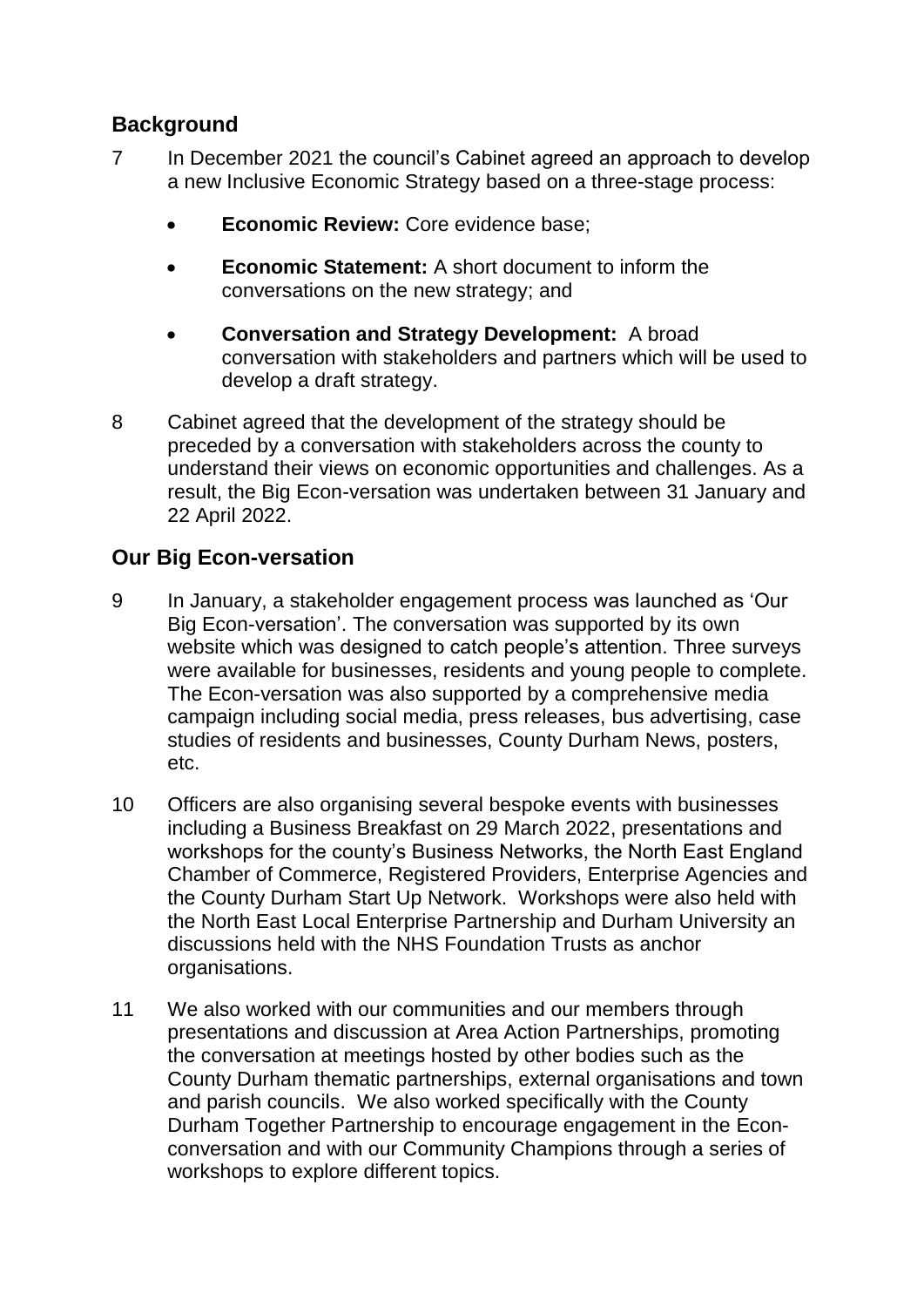- 12 Officers are also working with colleagues across the council (e.g. public health, the gypsy and traveller service), external partners (e.g. voluntary and community groups), and programmes (e.g. DurhamWorks) to ensure the conversations included individuals and groups that may not have ICT equipment or may need additional support in order to respond.
- 13 By the end of the Econ-versation over 86 events had been held and attended with over 1500 people engaged. A total of 1455 surveys were completed including 918 residents, 94 businesses and 443 young people.

## **Resident Survey Responses**

- 14 918 responses were received to the resident's survey, 63% of which were female, 36% male and 1% non-binary/other. 20% of respondents identified as disabled and the majority of respondents were aged over 45 and in full time employment. Some of the key points raised were:
	- 1 in 3 respondents have faced barriers to good skills training, jobs and career progression including:
		- Poor transport connectivity or insufficient transport options, especially in rural areas;
		- Lack of well paid, highly skilled, secure jobs and career opportunities that offer progression in the county compared to other parts of the region and country;
		- A lack of investment in the county and concentration of existing investment in Durham City and larger towns rather than smaller towns and rural areas – and a concern that this was driving people out of the county;
		- A lack of investment in education and skills with limited provision;
		- Limited retraining opportunities for older people, as well as the high cost and inflexible nature of provision. The barriers for older people seeking employment opportunities was also raised; and
		- Some residents said they would like to see more support for disabilities and residents with special educational needs;
	- Approximately one quarter of disabled respondents work full-time, compared to over half of non-disabled respondents;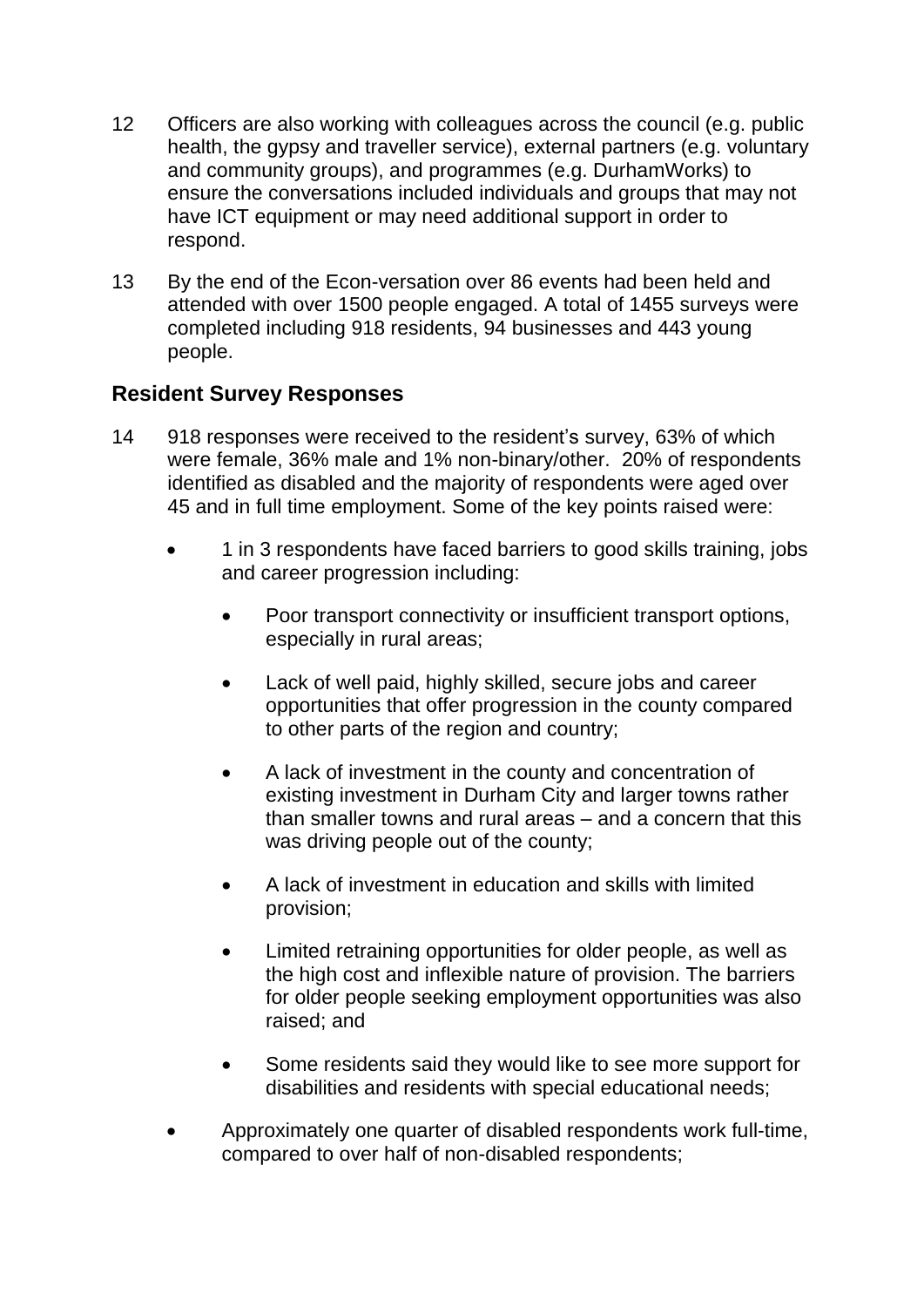- Residents would like to see investment in town centres and high streets including more events;
- Many residents said they would like to see investment in public transport and active travel to improve connectivity around the county; and
- The majority were positive about County Durham as a place to visit. However, many also felt the tourist offer and promotion could be improved.

## **Business Survey Responses**

- 15 94 businesses responded to the business survey. Approximately two thirds of respondents employed less than 10 employees and nearly a quarter had been located in County Durham for more than 25 years. A broad range of businesses were represented including from the manufacturing, financial, retail, heath construction and property sectors. Some of the key points raised were:
	- Strong local attachment and pride were the biggest influence for businesses basing themselves in County Durham;
	- Raising capital was rated as the biggest challenge faced by startups;
	- A skilled workforce was viewed as the best way to improve productivity;
	- One third of businesses surveyed said that Covid-19 has had a major negative impact on the county;
	- Skills, digital & transport infrastructure was seen as the key to economic growth;
	- Businesses listed the advantages of being in the county as quality of life, good business support and networks, and the transport links and location;
	- Accessing growth finance and support for staff skills training, skills shortages, lack of employment space, perceptions of the county, low innovation, and deprivation and town centre decline were listed as challenges;
	- Manufacturing, renewables, electric vehicles, tourism, financial services and digital technology were seen as a future growth sectors;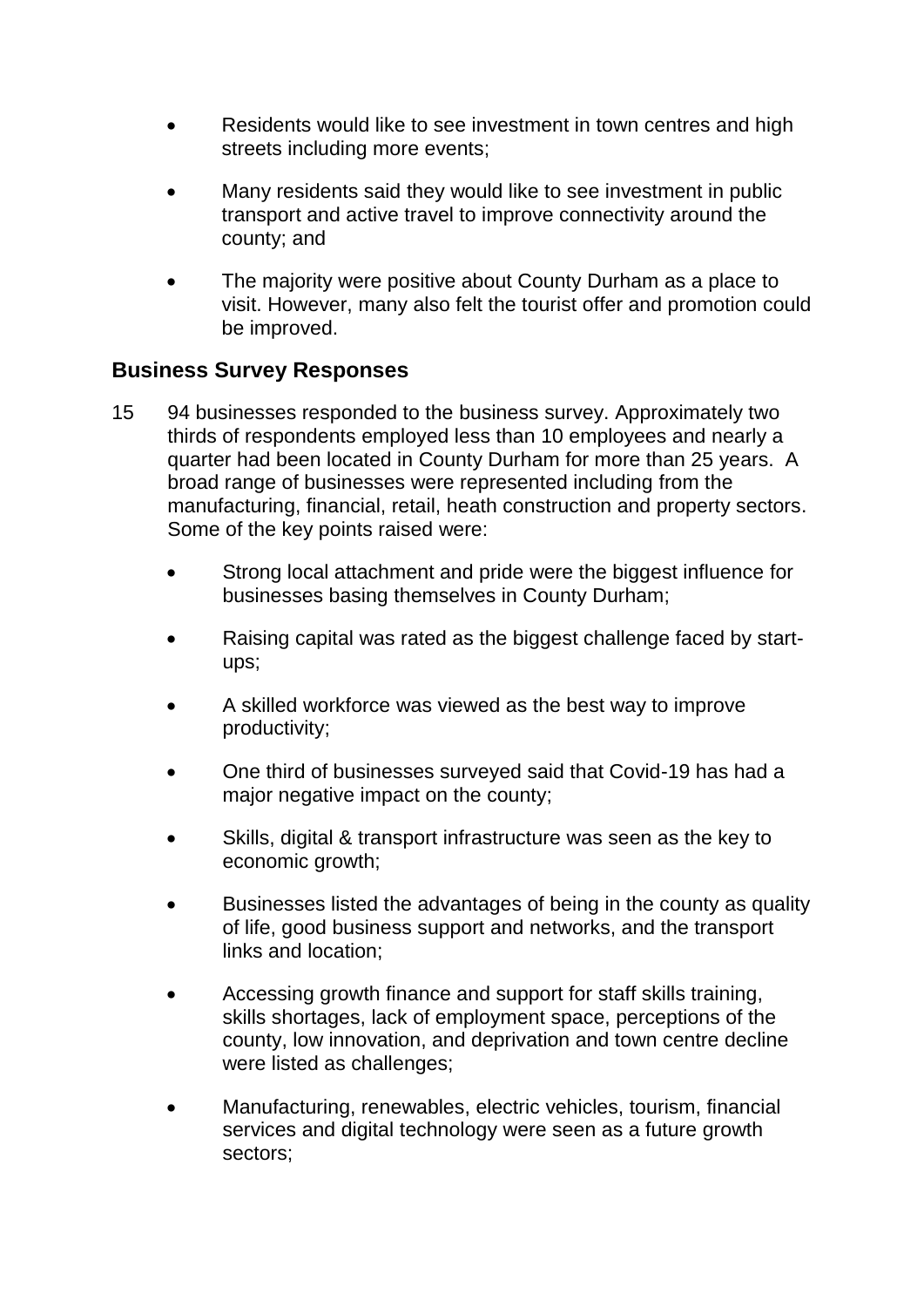- The environment and green economy are seen as major opportunities for growth;
- Businesses highlighted the importance of business support and networks, particularly for small businesses; and
- The top priorities for businesses in relation to climate change, were recycling waste and using local suppliers wherever possible.

### **Young Person Survey Responses**

- 16 443 responses were received to the young person's survey, 49% of which were female, 45% male and 6% non-binary/other. Over a third of respondents were aged 15 to 16. Most respondents lived near larger towns. Some of the key points raised were:
	- Almost one third of young people wanted to go to university following school/six form while one in five thought they would go straight into full-time employment;
	- 54% said they could not or are unsure they could pursue their chosen career or business idea in the county. In response to what young people felt is needed to help them get a job or start a business idea, suggestions included:
		- A wider choice of courses and opportunities to speak to entrepreneurs;
		- Better awareness around available opportunities in the county, work experience and apprenticeships through advertisements and job events;
		- More support for girls and LGBTQ+ people, particularly in the science industries;
		- Better connections to large, international companies, and attracting them to locate in the county;
	- 67% said 'doing something interesting' mattered more than pay or location when choosing a career;
	- The most common barriers to work young people face after leaving school/college or training, were considered to be a lack of experience; lack of local jobs, physical or mental health, too much competition for jobs and a lack of qualifications.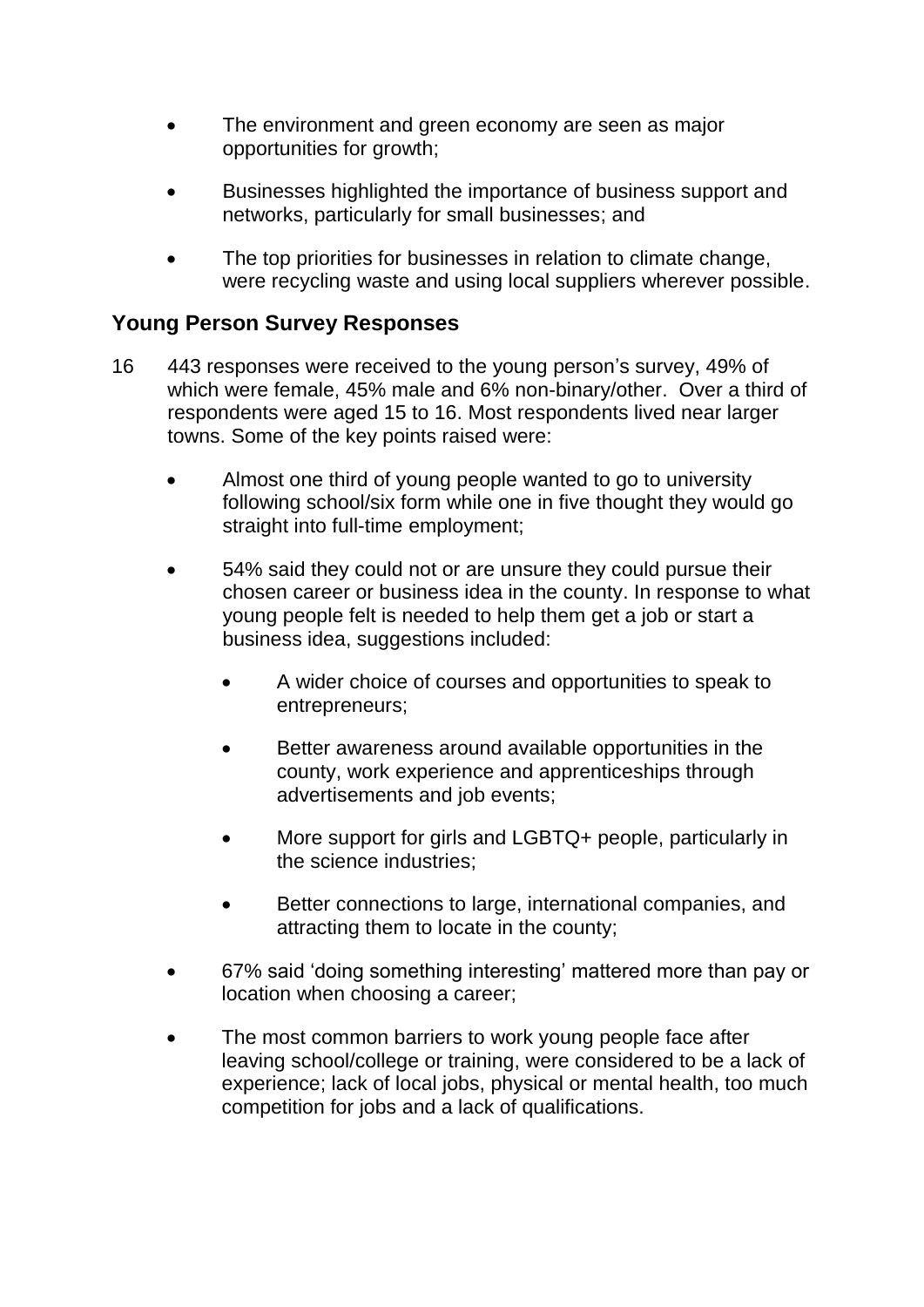# **Responses from Events/Conversations**

- 17 86 conversations with over 70 organisations were held during the Econversation with over 1500 people engaged. Some of the key points raised were:
	- The Strategy should reflect the voices, concerns and needs of a broad range of partners not just the Council and galvanise action across the county to achieve a more inclusive economy;
	- Tackle poverty and level up the county and address growing concerns about poverty and quality of life in light of the cost-ofliving crisis;
	- Create better jobs with more opportunities, particularly to help retain young people;
	- Improve skills provision for all across the lifecycle from young people through to older workers;
	- Support businesses to thrive and grow through access to skills, employment sites, innovation and investment;
	- Revive town centres and neighbourhoods repurposing high streets with a mix of services;
	- Improve transport and digital connectivity to improve access to training and jobs, and support business growth; and
	- Promote the county raising the profile of County Durham outside of the county and in the North East.

## **Conclusion and Next Steps**

- 18 The Econ-versation showed that residents, businesses and stakeholders are proud of County Durham for its beautiful natural landscapes, culture, heritage, people, innovative businesses and sectors, and saw many opportunities for county, including net zero, manufacturing, knowledge intensive sectors, and tourism.
- 19 But many spoke of inequalities in the county with higher levels of deprivation and crime, declining town centres, and a lack of opportunity in some areas. Many voiced concerns over the availability of good jobs and the ability for local people to access these, whether due to poor public transport or not having the right skills and work experience.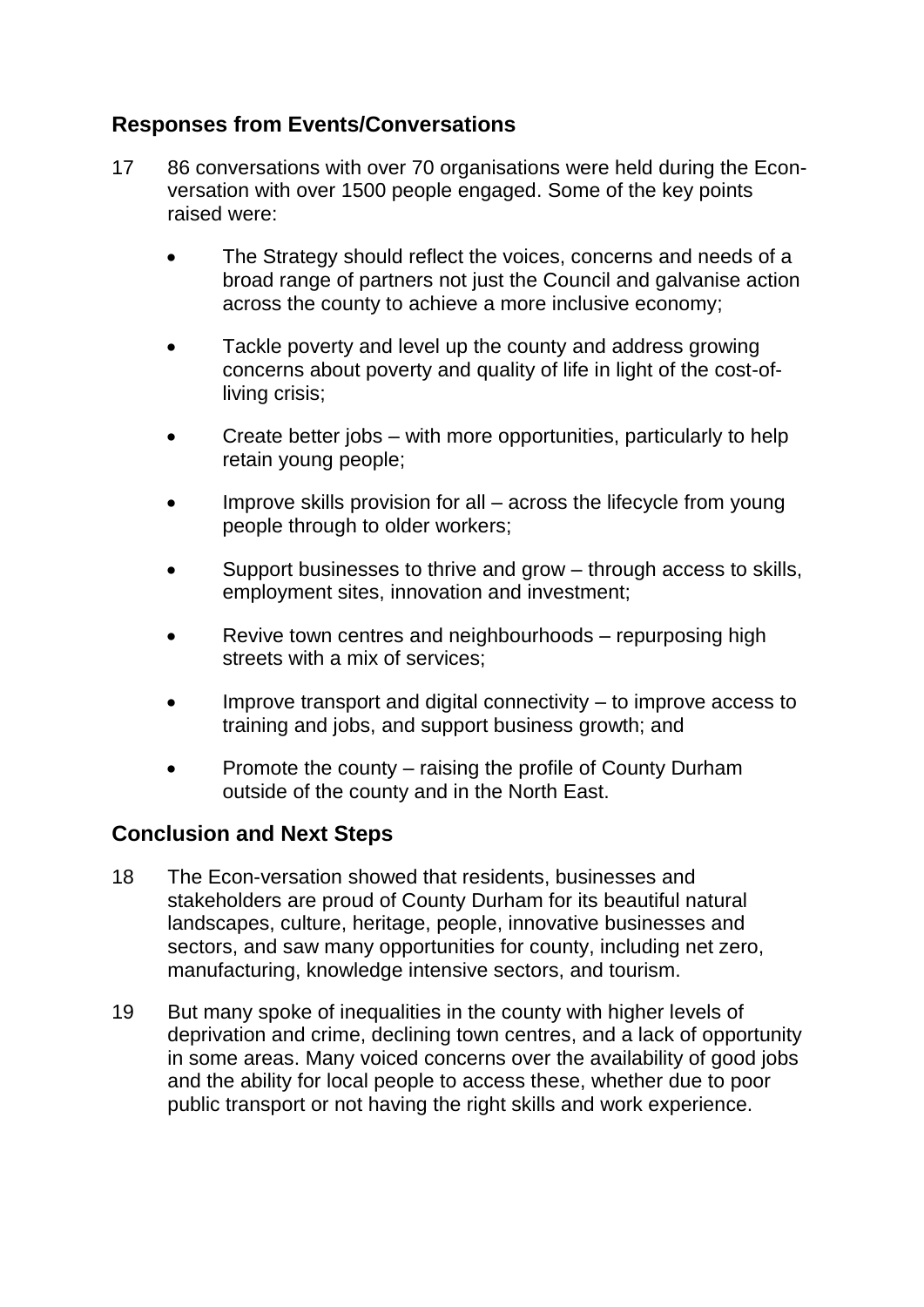- 20 As we move to the next stage in developing the Inclusive Economic Strategy this helps us identify some potential areas of focus including:
	- Supporting business growth and job creation, particularly in opportunity sectors;
	- Improving public transport and access to facilities;
	- Developing a lifelong learning offer for residents;
	- Improving the health of residents and workers;
	- Promoting County Durham;
	- Building on recent investments to regenerate and reimagine town centres; and
	- Transitioning to net zero through a just, flexible and innovative approach that creates new jobs and safeguards existing ones.
- 21 Using what we have brought together from the Economic Review, the Economic Statement and the Big Econ-versation we now need to develop the priorities and actions for the Inclusive Economic Strategy. We will then test these over the summer and prepare a draft in the autumn which we will then share for further comment before the document is signed off by Cabinet.

## **Background papers**

- Our Big Econ-versation [website](https://durhamecon-versation.co.uk/)
- Inclusive Economic Strategy [Cabinet report](https://democracy.durham.gov.uk/ieListDocuments.aspx?CId=154&MId=12638&Ver=4)

# **Author(s)**

Mike Allum [mike.allum@durham.gov.uk](mailto:mike.allum@durham.gov.uk) Geoff Paul [geoff.paul@durham.gov.uk](mailto:geoff.paul@durham.gov.uk)